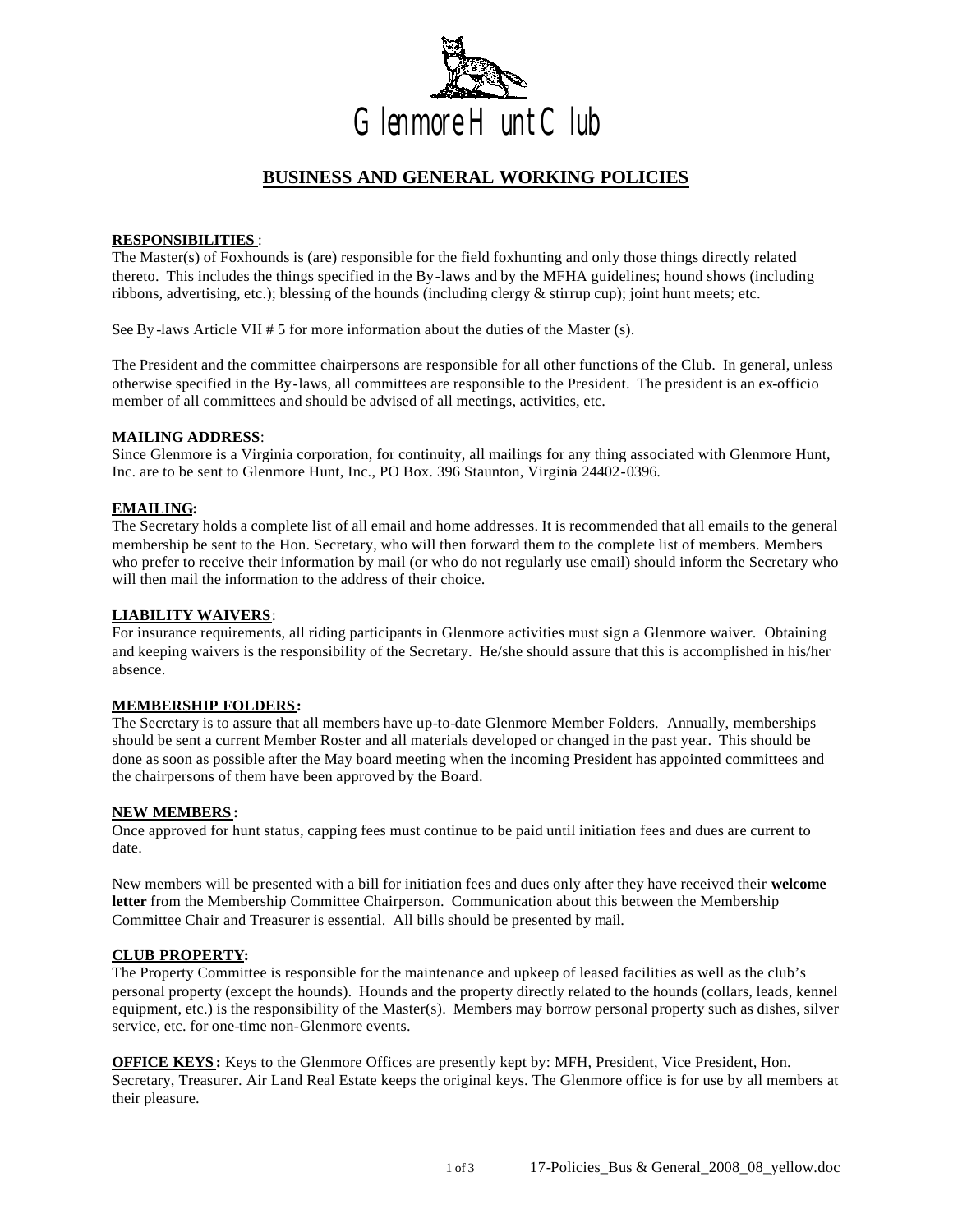## **POLICIES REGARDING EVENTS, FUNDRAISERS AND SPECIAL PROJECTS**

#### **PAYMENT / REIMBURSEMENTS:**

At the Nov. 5, 1996 meeting, the BOD determined that: All purchases are to be authorized by the member responsible for the event or special project before they are submitted for reimbursement or charged to Glenmore.

- 1. Authorized vouchers are required before reimbursement or payment will be made for any event or special project. The treasurer will provide said vouchers to the event or project chair.
- 2. Pre-authorization may be requested (by voucher) for expenditures that must be made in advance of the actual event or project.

### **DATA BASE**:

After each horse event or fundraiser, the checks (or a photo copy of them) and the entry forms should be sent to the DATABASE KEEPER so they may update the database. Checks should then be sent or given to the TREASURER.

The Database is quite valuable and is used to create labels for our events and fund raisers so it is important to keep it as current as possible.

The Glenmore Database may be used to furnish mailing labels to other organizations for their activities as long as they (1) do not conflict with Glenmore's and (2) organizations will furnish their mailing lists to us to help build our database.

#### **HORSE EVENTS FOOD SERVICE:**

The **Social Committee** shall develop the calendar of social events in conjunction with the **Calendar Committee**. All events coordinated by the **Social Committee** will be considered socials for membership eligibility (Hunt Breakfast, Hunt Balls, Formal Tailgates, etc.).

The **Social Committee** is not expected to provide food service for **Horse Events** since their primary purpose, according to the By-Laws, is to organize **Social Events**. Chairpersons who wish to have the Social Committee help with their related food service should specifically request their help in a timely fashion. Horse Events chairpersons may seek food service outside of Glenmore as long as it falls within their projected budget.

### **RIBBONS AND AWARDS** :

The Horse Events Chairperson is responsible for ordering ribbons for the entire year. He/she should contact the chairpersons of individual events to get their anticipated requirements and make the order to take advantage of offseason discounts. The Glenmore fox-on-a-rock logo should be used when practicable. Hodges Badge Co., Portsmouth, RI has our logo and gives a substantial discount for prepaid orders placed before March 1. The Treasurer will honor a voucher request (with a breakdown of the planned events' needs) signed by the Horse Events Chair (or other designated person) to prepay the order.

#### **PUBLICITY / PUBLICATIONS**:

Is responsible for the continuity of all Glenmore advertising, flyers, publications and publicity. Publications and publicity, dealing directly with hunting, matters must be approved by the Masters. This may include keeping the website updated. All Events and Project Chairpersons shall submit their advertising/publicity/publications information to the chair of this committee to be reviewed for consistency. The Committee is NOT responsible for actually seeing to the printing and mailing of flyers for events. This is the responsibility of the Event chairperson and his/her committee members.

**Mailing labels** for event mailings may be obtained from the **Database Keeper**. One month's advance notice is recommended to receive your labels in time for your mailing.

#### **CALENDAR / HORSE EVENTS COMMITTEE**:

This Committee should meet as soon as possible in May (or after being formed) in order to develop the Calendar through Sept. 30<sup>th</sup> of the following year. It is recommended that this committee review the calendar and make revisions whenever it is deemed necessary. Copies of the proposed calendar shall be distributed to all members. Any changes to be made in the published Calendar should be approved the Calendar Committee Chair and it's members.

**CHECKLISTS:** There are several checklists available from the Publications Chairperson for guidance in conducting various functions.